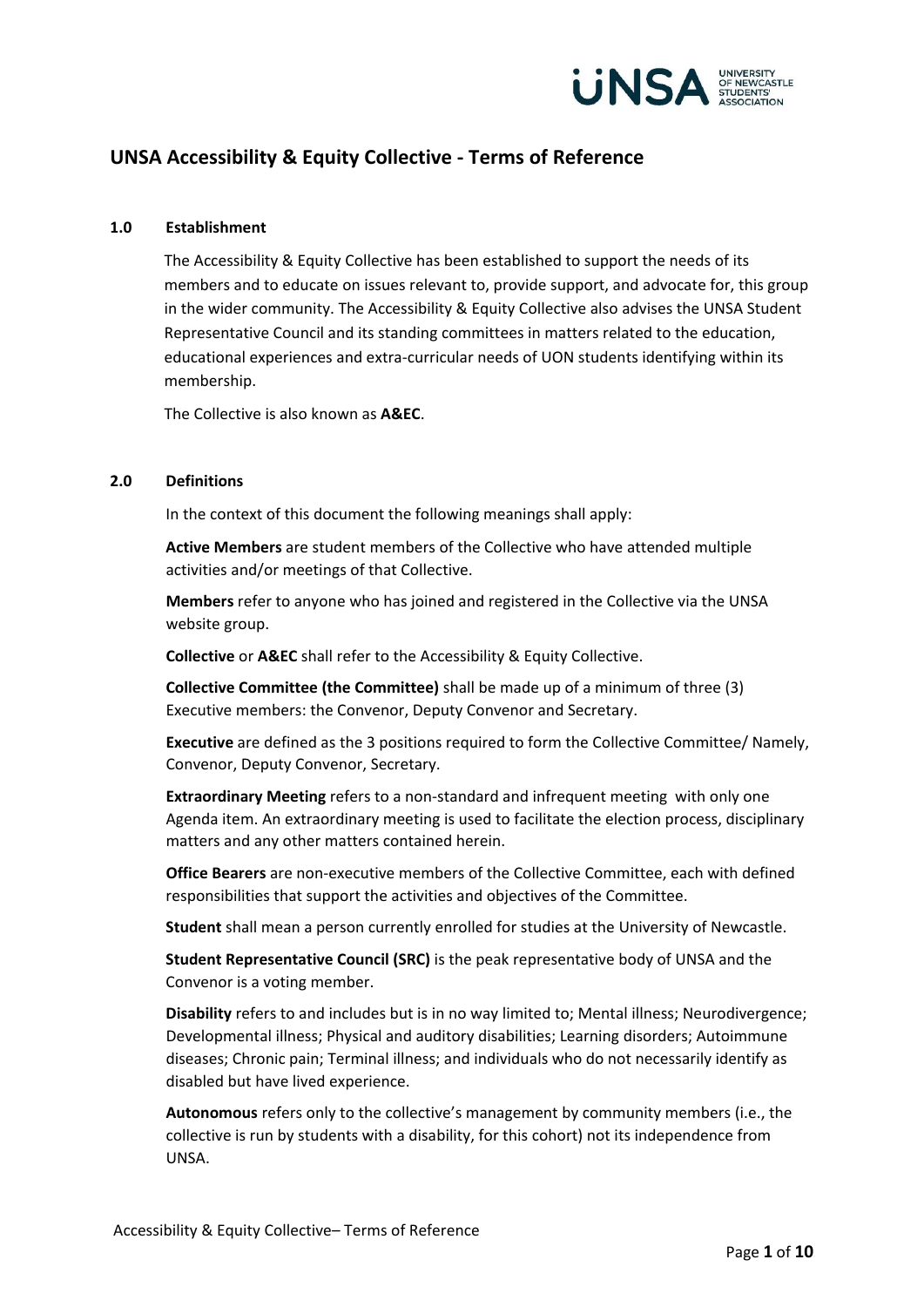**Board of Directors (BOD)** refers to the UNSA Board of Directors.

**UNSA Support Person(s)** refers to a designated third party who assists and oversees Collective grievances and disciplinary processes, as well as provides general support to the Collective Convenor. This may be an UNSA staff member or an Executive SRC member.

## **3.0 Aims and Objectives**

The aims and objectives of the Collective Committee are:

- 3.1 To support, represent and advocate for students who identify as having a disability at the University of Newcastle;
- 3.2 To enhance and foster the social atmosphere and sense of community of the members of the Collective;
- 3.3 To inform, advise and educate members of the University community on best practice and issues relevant to members of the Collective;
- 3.4 To act as a key stakeholder in conversations on accessibility, disability and equity related issues for the UNSA SRC and the University at large.
- 3.5 To provide information and opportunities to engage with the history and culture of the Collective, its Members and the broader community; and,
- 3.6 To protect and promote the principles of social justice, fairness and equality.

## **4.0 Membership**

- 4.1 Membership is open to all students at the University of Newcastle who identify as having a disability according to the definition in clause 2.0.
- 4.2 There shall be no membership fee charged to join the Collective.
- 4.3 Individual Membership to the Collective must be renewed each calendar year via the UNSA website.

### **5.0 Meetings and Reporting**

- 5.1 The Collective Committee shall meet at least once before each convening of the SRC.
- 5.2 The notice of meeting, Agenda, Minute taking/decision making, and other related protocols must follow and adhere to the UNSA Meeting Guidelines.
	- 5.2.1 To declare a motion carried at any Collective meeting, a supermajority of 70% is required.
- 5.3 The Committee may be convened to attend any urgent matter of business at the request of any two (2) members of the Committee, the UNSA SRC or the UNSA Board of Directors.
- 5.4 The Convenor shall report on the activities of the Collective to each meeting of the SRC via a formal SRC report and oral discussion (as necessary).

#### **6.0 Quorum**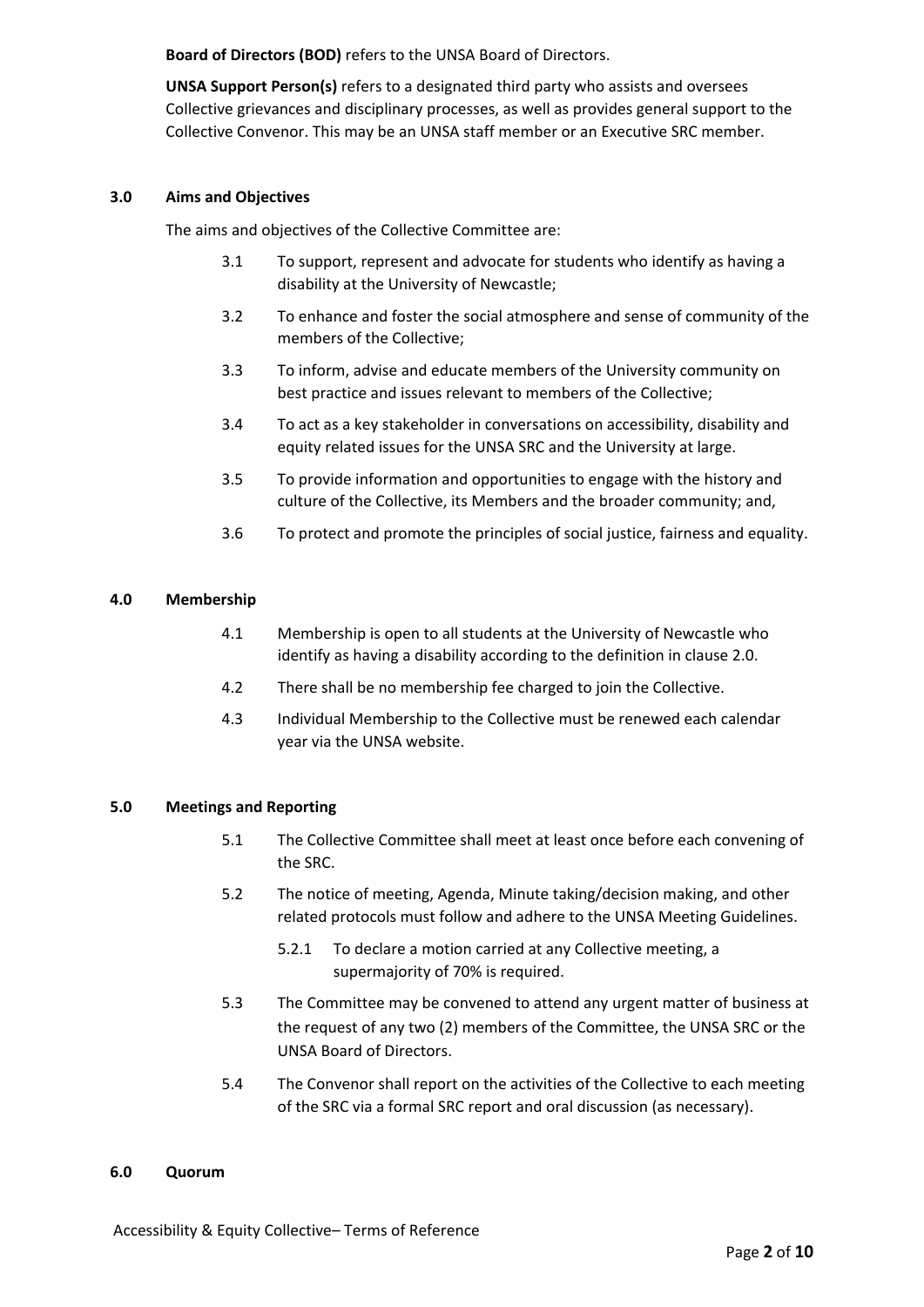6.1 Quorum for any Collective meeting shall be the nearest whole number over half of the filled Executive and Office Bearer positions. One of whom must be the Accessibility & Equity Collective Convenor.

## **7.0 Finance and Expenditure**

- 7.1 The Collective must approve any expenditure from its budget at a Collective meeting.
- 7.2 The Collective may approve the use of up to \$100 of its allocated budget which must be ratified at the next meeting.
- 7.3 For larger expenditure, the Convenor must submit a completed UNSA Funding Proposal for approval by either the UNSA SRC or UNSA Board of Directors.
	- 7.3.1 It is expected that the Convenor has the support of the Collective membership.

## **8.0 Collective Executive and Office Bearers**

- 8.1 Office Bearers of the Collective shall constitute:
	- 8.1.1 The Collective Executive comprising of the:
		- i. Convenor;
		- ii. Deputy Convenor;
		- iii. Secretary;
	- 8.1.2 Other Office Bearers comprising of:
		- i. Events & Social Media Officer;
		- ii. Campus Liaison Officer;
		- iii. Wellbeing Officer;
		- iv. Advocacy & Social Justice Officer;
		- v. Queer Officer;
		- vi. Transgender and Gender Diverse Officer;
		- vii. First Nations Officer;
		- viii. Neurodiverse Officer; and
		- ix. Physical & Auditory Disabilities Officer;
		- x. Up to two (2) Collective Grievance Officers at the discretion of the Collective.
- 8.2 The Collective may, with consultation and approval from the UNSA SRC and/or UNSA Board of Directors, create additional Office Bearer positions. This must be decided on a needs basis.
- 8.3 Where the Collective deems an Office Bearer position wholly unnecessary, with the exception of the Convenor, Deputy Convenor and Secretary, the Collective may resolve to remove the position after consultation and approval from the UNSA SRC and/or the Board of Directors.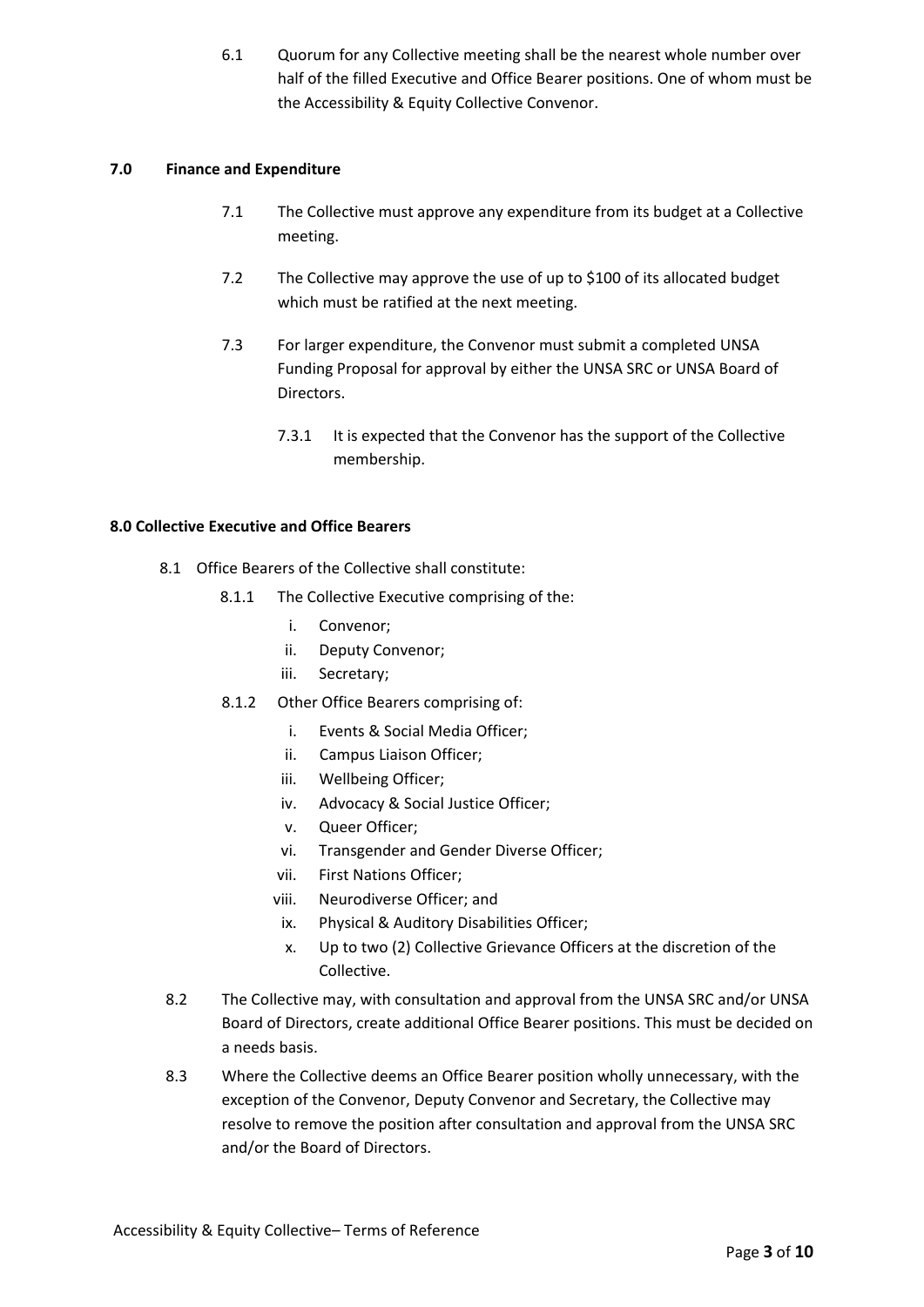- 8.3.1 The Collective Convenor must demonstrate extensive and all necessary consultation in their recommendation for removal. This shall be provided by way of a formal paper to either the UNSA SRC or UNSA Board of Directors depending on the nature of the position.
- 8.3.2 The Collective cannot remove any of the Executive positions or the First Nations Officer from its Office Bearing position under any circumstances.

## **9.0 Roles and Responsibilities of Collective Executive Positions**

This section outlines the roles and responsibilities of the Convenor, Deputy Convenor and Secretary. The roles and responsibilities of Office Bearers can be found in the UNSA Accessibility & Equity Collective Roles and Responsibilities document.

## **9.1 Convenor**

- i. Be the chairperson of all Collective meetings;
- ii. Be the spokesperson for the Collective;
- iii. Attend relevant meetings, working groups, committees, and events;
- iv. Notify Collective members of meetings;
- v. Liaise with the UNSA Office to update and maintain the membership list;
- vi. Liaise with the Vice President of Welfare and Wellbeing;
- vii. Liaise with the President where appropriate;
- viii. Ensure the Collective Executive carries out their responsibilities;
- ix. Explain the obligations and rights of Office Bearers to them;
- x. Submit a written report to every UNSA SRC meeting on the activities of the Collective;
- xi. Conduct the duties of any vacant Collective Executive position where appropriate;
- xii. Be responsible for ensuring their collective is compliant with the Collective Governance Framework.

### **9.2 Deputy Convenor**

- i. Be the chairperson for Collective meetings where the Convenor is absent;
- ii. Assist the Convenor in the management of the Collective and its event and activities;
- iii. Assist the Executive and the Office Bearers in the carrying out of their roles;
- iv. Attend UNSA SRC meetings (non-voting and on a needs basis) and;
- v. Assist the Convenor in preparing regular reports to the SRC.

### **9.3 Secretary**

- i. Receive and send all external correspondence for the Collective;
- ii. Work with the Convenor to prepare an agenda for all meetings;
- iii. Supervise voting during all meetings except during an election process;
- iv. Take Minutes at meetings;
- v. Manage all of the administrative records of the Collective in conjunction with the Convenor;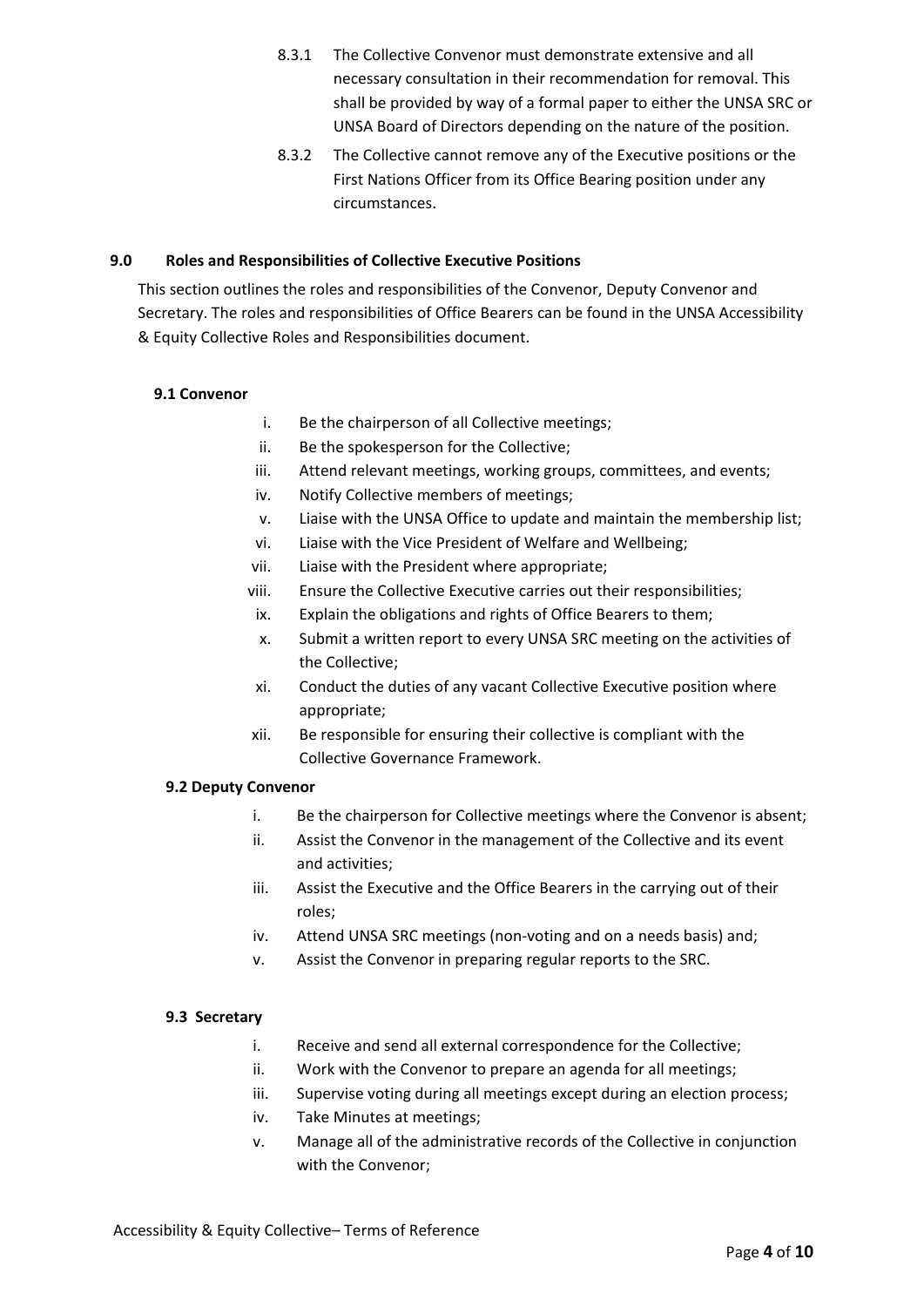- vi. Assist the Convenor in preparing a proposed budget for the Collective;
- vii. Work in conjunction with UNSA Staff and the Convenor to monitor the collectives allocated budget; and
- viii. Liaise with relevant UNSA staff and Executive.

# **10.0 Election of Accessibility & Equity Convenor**

- 10.1. The A&E Convenor is an internally elected position and sits on the UNSA SRC with voting rights.
- 10.2. An external Returning officer will be appointed to oversee the election process. This may be anyone who does not have any active affiliation with the Accessibility & Equity Collective, or any conflicts of interest.
	- i. Where possible, the returning officer will be the Vice-President Welfare and Wellbeing or the UNSA Student Representative Support Manager.
- 10.3. The election must be held during the standard UNSA SRC election period in October/November of each calendar year.
- 10.4 The election will take place in an extraordinary Collective meeting which, apart from disclosure to the Returning Officer, must remain autonomous.
- 10.5. Notification of the nomination period for the position must be sent out at least fourteen (14) days prior to the extraordinary collective meeting.
- 10.6. The nomination period shall be seven (7) days.
	- 10.6.1 Nominations must be returned within the nomination period and must include:
		- i. The student's name;
		- ii. Student number; and
		- iii. A valid Candidate Statement.
	- 10.6.2 A valid Candidate Statement answers all components of the form and does not exceed the allocated word count. Any returned Candidate Statement that fails to meet the criteria will be deemed invalid until amended at the request of the Returning Officer.
- 10.7. If only one nomination is received, the sole candidate will be elected unopposed.
- 10.8. Where multiple nominations are received for the same position, the Returning Officer will prepare a ballot listing all nominees and schedule an extraordinary collective meeting no less than two (2), but no more than seven (7) days after preparing the ballot.
	- i. The election will be the only item of business during the meeting.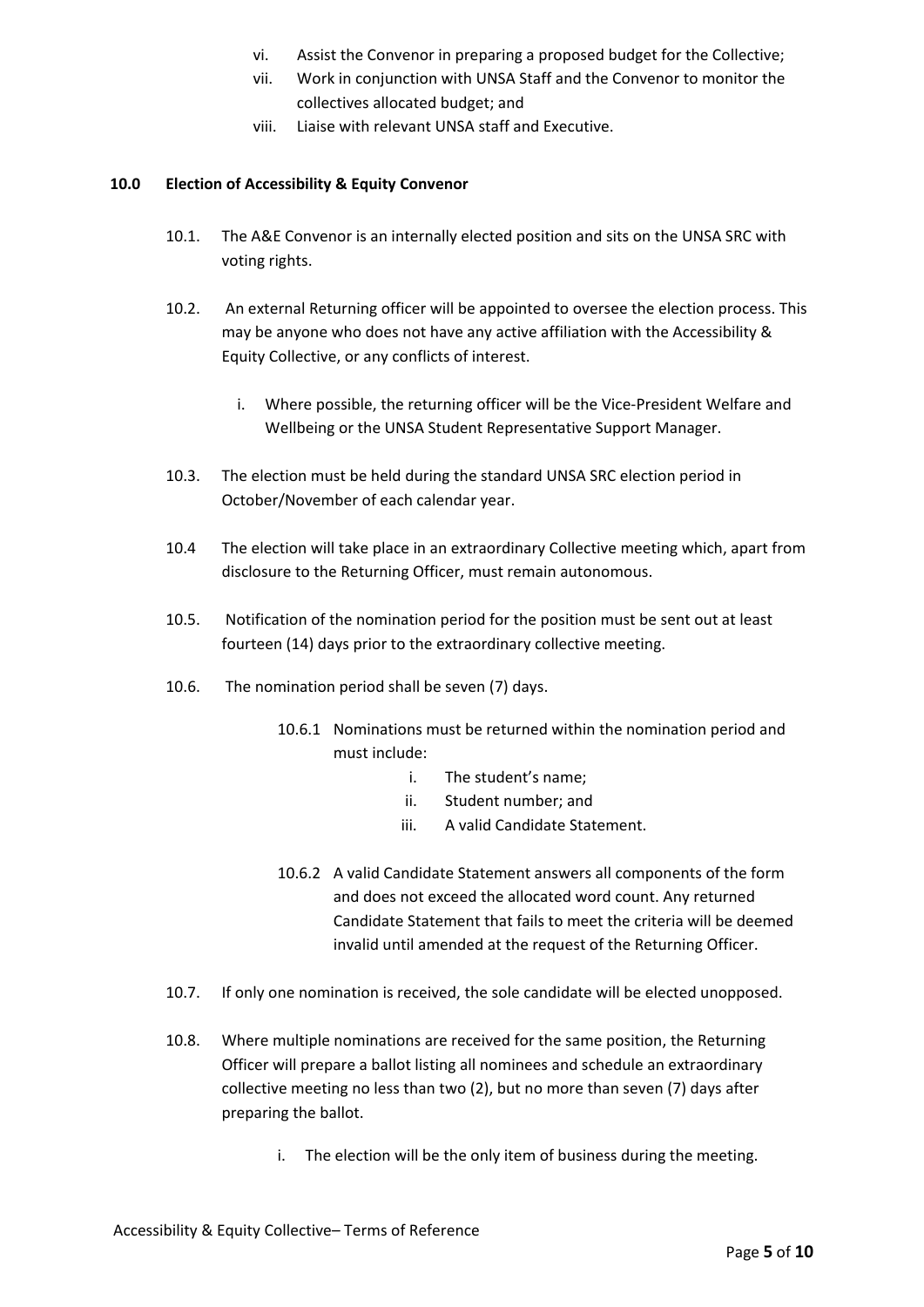- ii. This notice of meeting is to be sent to all Collective members and include a list of all nominees and their candidate statements.
- iii. Where the current Convenor is running for re-election, the duty of Chair is to be delegated to an Executive Member who is not a Candidate.
- iv. The chair may vote in the election, but only by anonymous ballot.
- 10.9. The successful nominee will be determined by a simple majority.
	- i. In the event of a tie, the meeting will be terminated, and a new date must be confirmed for election finalisation. This must occur within fourteen (14) days.
	- ii. The tied candidates will be provided by the Returning officer, a list of preselected questions to answer. Which will form the basis of member voting.
	- iii. Candidates will be given at least 48 hours to draft their answers and at the Returning Officer's discretion, may either present these answers in written form (circulated to all voting members before reconvening) OR/ present their answers orally at the rescheduled Collective meeting.
	- iv. A ballot will again be prepared by the Returning Officer and members will be asked to vote on the tied ballot(s). At the discretion of the Returning officer, this process may be a 24 hour open online ballot or an in-person ballot.
	- v. At the rescheduled meeting, whichever candidate receives the majority of member votes will be declared and the election shall be finalised.

### **11.0 Withdrawing from an Executive or Office Bearer Position**

- 11.1 Where a Member holding either an Executive or Office Bearer position wishes to step down from their position and cease all duties, the Member must notify the Collective Convenor in writing outlining their intention to discontinue their role.
	- i. A Member may withdraw from their position at any time for any reason, except for the Collective Convenor whom is required to follow all legal employment policies, processes and any contractual obligations.
- 11.2 Notice of intention to withdraw from their position must be given at least seven (7) business days prior to the Member stepping down.
	- i. The Member is expected to continue in their duties until the seven (7) business day timeframe has passed or until such time as the position is filled, whichever occurs first.
- 11.3 Within twenty-four (24) hours of receiving a Member's written notice, the Collective Convenor must notify the UNSA Returning Officer and a call for nominations will be sent out to the Collective membership.
- 11.4 The nomination period shall be open for at least forty-eight (48) hours and up to a maximum of seven (7) days. This shall be at the Returning Officer's discretion.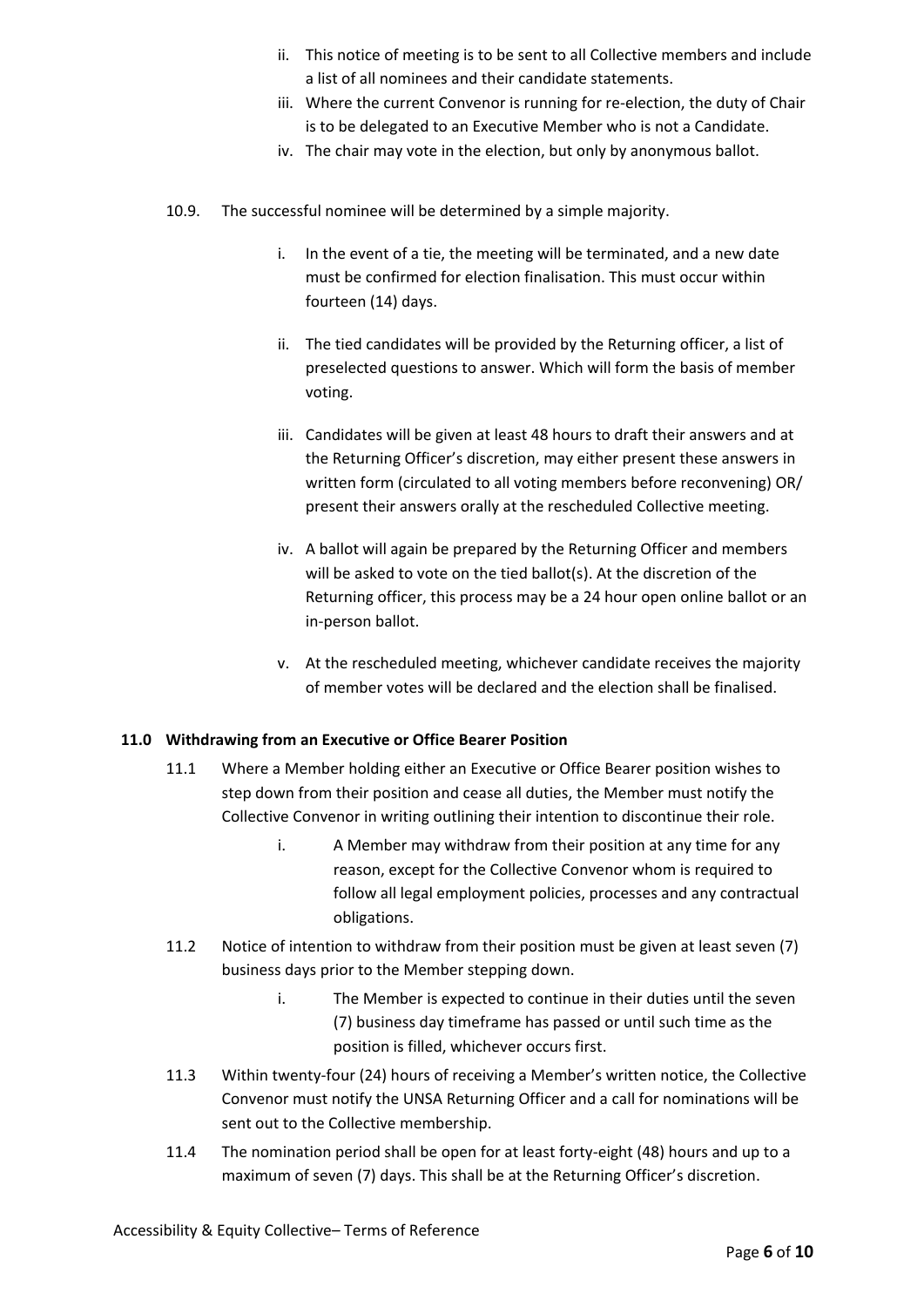- 11.5 Where multiple nominations are received for the same position, the Returning Officer may elect to hold an online vote after the nomination period has ended. This may be done via Zoom or any other conferencing software and voting shall be done via a confidential online ballot.
- 11.6 Alternatively, the Returning Officer may elect to hold an in person vote during an extraordinary meeting of the Collective.
	- i. All standard election and meeting protocols must be followed in the event of an in person vote. Refer to Section 10.
- 11.7 Where no nominations are received, the position will remain unfilled and enter into an EOI process. The position may be filled when a member is interested and a vote of the Collective has occurred to affirm their appointment.
- 11.8 Where a single nomination is received for a position, the Member will be appointed unopposed.

## **12.0 Collective Code of Conduct**

- 12.1 All Members must act to be inclusive and treat everyone equitably, consistently, and appropriately.
- 12.2. All Members must behave and communicate in a manner that does not offend, degrade, or humiliate.
- 12.3. All Members must show consideration for the property of UNSA and others.
- 12.4. The Collective will not encourage or tolerate bigoted or otherwise hateful behaviour. Sexism, racism, prejudice relating to sexual orientation and gender, religious intolerance, and all other forms of bigotry will not be tolerated.
- 12.5. The Collective will not tolerate drunk and disorderly behaviour that interrupts its events or adversely affects Collective Members.
- 12.6 The Collective and its Members shall at all times adhere to the University of Newcastle Code of Conduct and the UNSA Code of Conduct.
- 12.7 Where necessary, the Collective will escalate any issues or grievances via the appropriate channels, including but not limited to; UNSA support person(s), UNSA President and Campus Care.

### **13.0. Inappropriate Behaviour and Incident Reporting**

- 13.1 Upon becoming aware of an actual or possible issue of unacceptable or concerning conduct occurring i.e. bullying, harassment, violence, threats, damage to property or person, the Collective Convenor must report this to an UNSA support person(s).
	- i. Upon becoming aware of any actual or possible incidents, issues or concerning behaviours, Collective Grievance Officers are required to report these to the Collective Convenor immediately, who will liaise with UNSA supports.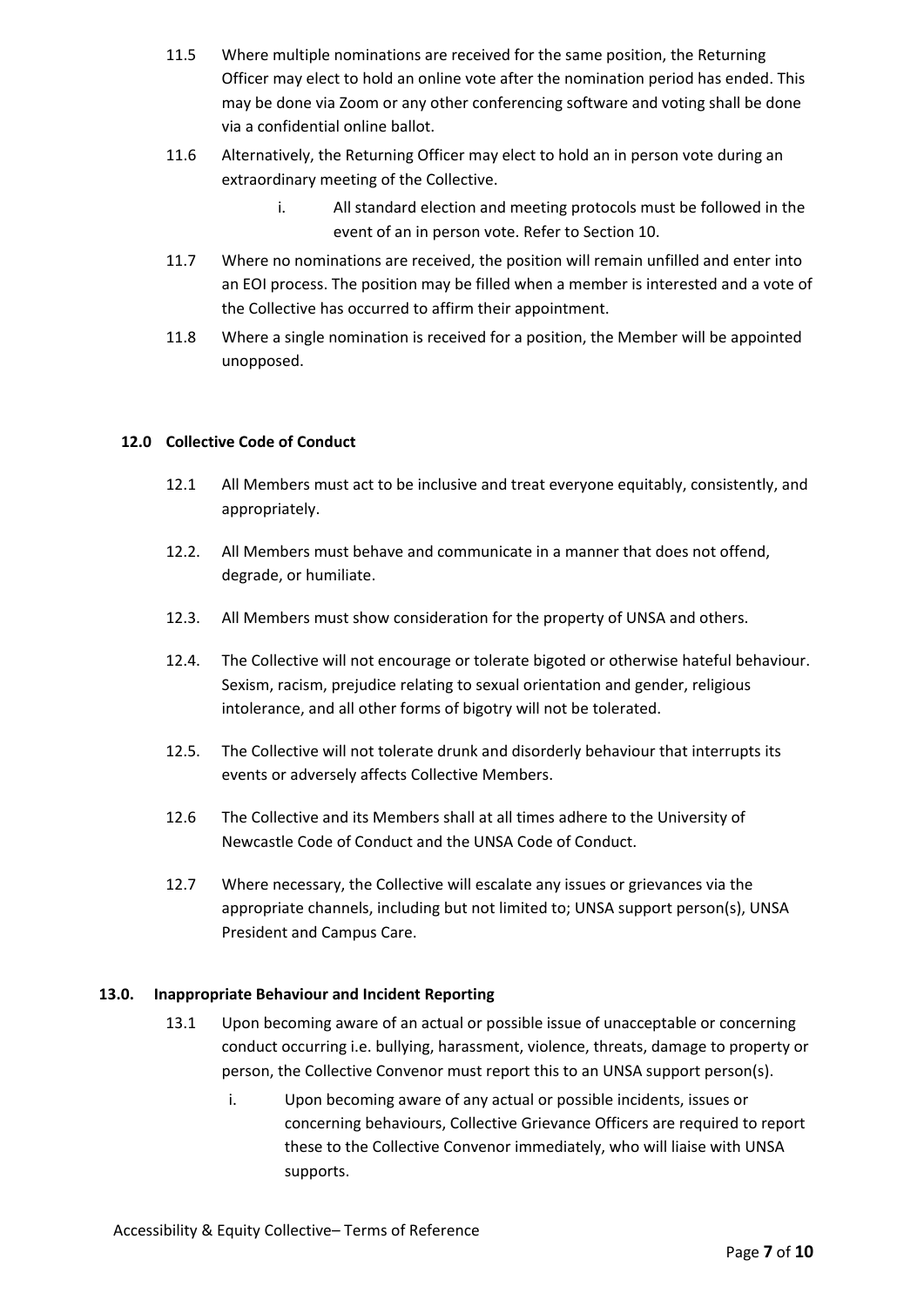- ii. Wherever possible the UNSA support person(s) should consist of the Student Representative Support manager, UNSA Vice-President Welfare & Wellbeing or the UNSA President.
- iii. All matters raised are strictly confidential.
- 13.2 In determining the course of action, the Convenor and UNSA supports must refer to UNSA's Escalating and Reporting Concerning Behaviours document which houses the resources available to students in crisis and disputes, as well as the disciplinary, reporting and expulsion related policies and procedures.
	- i. A judgement will then be made as to whether the incident or dispute may be handled by the Collective or whether it requires additional, external intervention.
- 13.3 Collective Grievance Officers may work with the Convenor to address any conflict or disputes arising within the Collective internally if the Convenor and the UNSA support person(s) consider it appropriate.
	- i. In determining whether Grievance Officers may intervene, all relevant parties will refer to UNSA's Escalating and Reporting Concerning Behaviours document.
	- ii. Where an intervention is possible and safe to do so, all relevant parties must work toward a resolution in good faith.
	- iii. The Convenor, UNSA support and Collective Grievance Officers are required to engage other University and UNSA resources in their handling of the dispute if the situation requires it. I.e. Campus Care, Counselling, UNSA Board of Directors.
- 13.4 Where a matter can be resolved within the Collective and not through external involvement, the impacted parties must be given access to a support person of their choosing.

## **14.0. Discipline, Suspension and Expulsion of Members**

- 14.1. Where the conduct of a Member is deemed entirely inappropriate and/or unsafe, the Convenor may, upon their reporting to the UNSA support person(s), formally request suspension or expulsion of the Member.
	- i. The suspension or expulsion of the Member may only be approved in this capacity in extenuating circumstances, such that to continue the Member's involvement in the Collective seriously jeopardises the safety or standing of another Member, the Collective as a whole or the wider community.
	- ii. In such an event, the Convenor and UNSA support cannot in good faith and with safety as the primary concern, continue to allow the Member to operate in the Collective.
	- iii. Where the Convenor and UNSA supports resolve to suspend or expel a Member, the UNSA President and UNSA General Manager should be advised, and Campus Care contacted.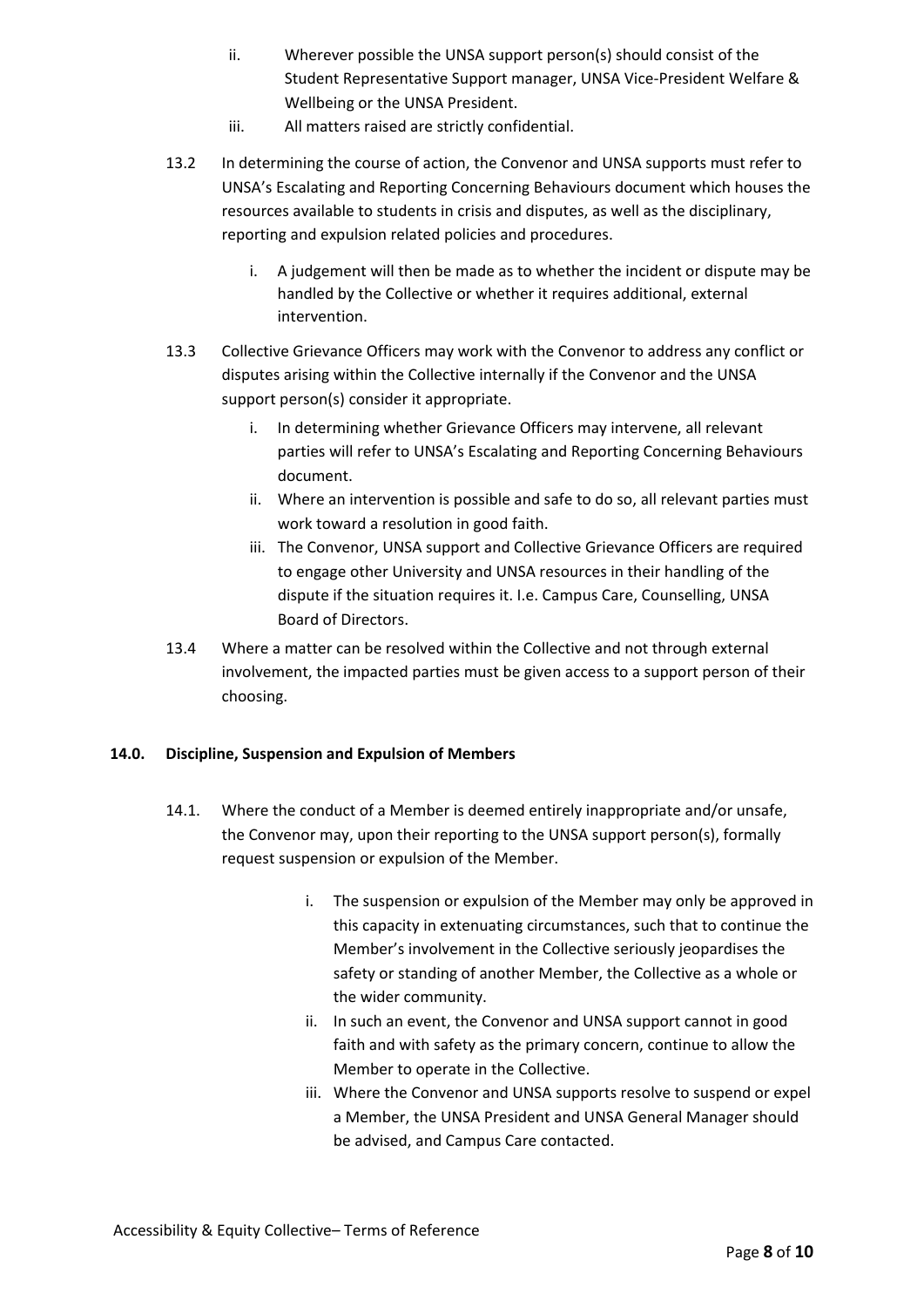- 14.2. In other instances of misconduct, the Collective Executive may resolve to suspend or expel a member from the Collective via a 75% majority vote if they have reason to believe the conduct of that member has been in violation with the following:
	- i. The Collectives aims and objectives;
	- ii. The Collectives Code of Conduct;
	- iii. UNSA's policies;
	- iv. University of Newcastle's Code of Conduct.
- 14.3. A resolution to suspend or expel a member of the Collective may only take effect:
	- i. If at a meeting of the Collective 75% of the member's present vote in favour of the resolution; or
	- i. The Member has been afforded the right of appeal as per the UNSA appeals process and the appeal is not upheld.
- 14.4. A meeting of the Collective to consider a resolution to suspend or expel a member must be held not earlier than seven (7) days and not later than fourteen (14) days after the notice has been given to the member in accordance with the following:
	- i. The Secretary must, as soon as practicable, give notice to the Member by way of a formal written notice:
		- a) Setting out the resolution of the Collective and the grounds on which it is based, and stating that the member (or their support person) may address the Collective at the meeting, if appropriate and as determined by the Collective Executive and in consultation with the UNSA support person(s);
		- b) Stating the date, place and time of that meeting; and
		- c) Informing the member that if, at that meeting, the Collective confirms the resolution, they may give notice within forty-eight (48) hours of the meeting if they will appeal to the UNSA Board of Directors.

14.5. At a meeting of the Collective to confirm or revoke a resolution, the Collective must:

- I. Give the member (or their representative) an opportunity to be heard;
	- a) the Collective Executive may also decide in extreme circumstances such as violence, sexual assault or harassment or severe misconduct to only allow the member to give a written statement.
- i. Give due consideration to any written statement submitted by the member;
- ii. Determine by resolution whether to suspend or expel the member;
- iii. In the case of suspension of a member, determine the length of suspension;
- iv. In the case of expulsion of a member, determine the length of the expulsion, and whether the member will be permitted to apply for membership again after the period of expulsion.